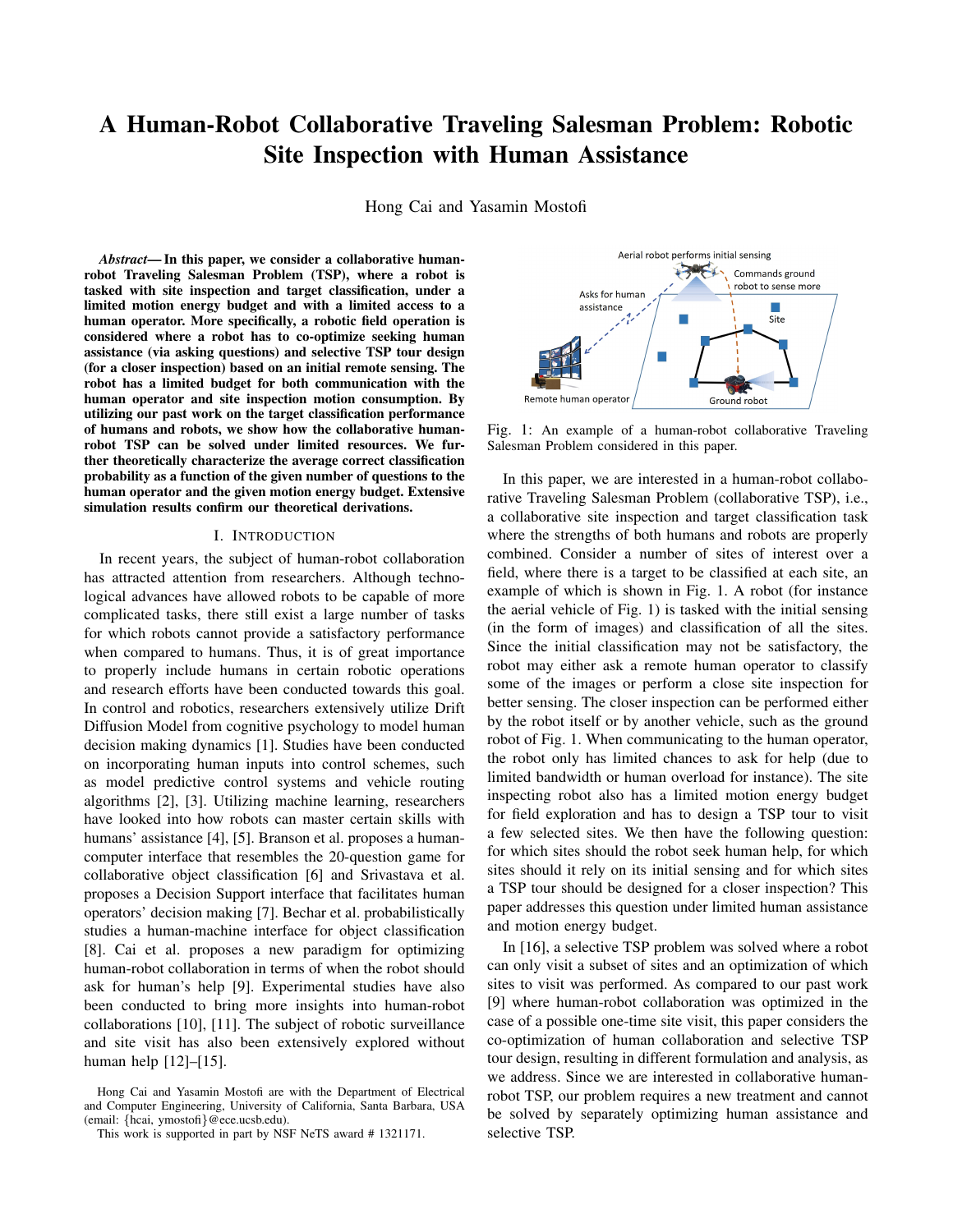The paper is organized as follows. We summarize our past work on the probabilistic modeling of human and robot classification performance in Section II. In Section III, we propose our approach for jointly optimizing the TSP tour design and human assistance. In Section IV, we mathematically characterize the average correct classification performance of the proposed scheme. We then conclude in Section V.

## II. HUMAN AND ROBOT PERFORMANCE IN TARGET **CLASSIFICATION**

In this section, we briefly describe our previous study [9] on the target classification performance of humans and robots under noise/uncertainty, which will provide the basis for optimizing the human-robot collaborative TSP problem in later sections. Consider the case where the robot has acquired a noisy image of an object that is known to belong to a predefined set of objects. The robot needs to classify the image. For example, Fig. 2 (left) shows four target possibilities shown to the robot before the operation and Fig. 2 (right) shows a sample noisy image taken by the robot during the operation.



Fig. 2: (left) Gray-scale test images of lion, leopard, cat and tiger used in our study [9]. (right) A sample corrupted image (lion) with noise variance of 3.

In [9], we have probabilistically modeled target classification performance of humans and robots for the case where each image is corrupted by AWGN noise with a known variance but an unknown mean to the robot. The image pixels are further truncated but this is unknown to the detector of the robot. Fig. 3 shows human and robot performance curves with respect to the noise variance of the image. Human's performance is derived by using several data points from Amazon Mechanical Turks (Mturk).



Fig. 3: Performance of human and robot in target classification. The human data is acquired using Amazon MTurk [9].

Curves like this will provide the base for the optimization of our collaborative TSP problem in the next sections.

## **III. HUMAN-ROBOT COLLABORATIVE TSP**

In this section, we propose our optimization framework for human-robot collaborative site inspection and target classification.

### A. Motion Energy Model

Based on [17], the robot's motion power associated with DC motors can be modeled by  $P_M = \kappa_1 u^2 + \kappa_2 u + \kappa_3$ , for  $|u| \leq u_{\text{max}}$ , where u and  $u_{\text{max}}$  are the robot's velocity and maximum velocity respectively. Assuming a constant velocity, the energy consumption is then given by  $E_M = \kappa_1 u l +$  $\kappa_2 l + \kappa_3 l/u$ , where  $\kappa_1, \kappa_2$ , and  $\kappa_3$  are positive constants related to the robot's mechanical system. It can be seen that the motion energy consumption is a linear function of the distance traveled in this model:  $E_M = \kappa l$ , where  $\kappa = \kappa_1 u + \kappa_2 + \kappa_3 / u.$ 

## **B.** Problem Formulation

Consider a total of  $N$  sites in the field, whose locations are known. At each site, there is one of  $T$  a priori known targets (see Fig. 2 (left) for an example with 4 targets). The robot's task is to correctly classify these targets. It can achieve this by deciding which sites need a closer inspection through a minimum-distance TSP tour design, which sites can be correctly classified based on the remote initial sensing, and which sites would need human assistance. At the beginning of the operation, the robot has an initial remote sensing of all the sites (in the form of images) and can assess the noise variance of each image. Based on the assessed noise variances, the robot predicts its own and human's correct classification probabilities utilizing human and robot performance curves (such as those in Fig. 3). The correct classification probabilities of site *i*, for  $i \in \{1, ..., N\}$ , are denoted by  $p_{r,i}$  and  $p_{h,i}$  for the robot and the human respectively. The robot is allowed  $M$  chances to ask the human operator for help with the classification. It can further rely on itself for target classification based on the initial sensing. For some sites, however, a closer inspection is needed, for which a robotic tour needs to be designed under a given motion energy budget  $\mathscr E$ . When a site is visited, the predicted correct classification probability increases to a high value of  $\tilde{p}$ . Thus, we do not allow visiting a site that has already been assessed by the human, in order not to waste resources. Let  $p_c$  denote the average correct classification probability of a site. We have,

$$
p_c = \frac{1}{N} \left( \sum_{i=1}^{N} \gamma_i (p_{h,i} - p_{r,i}) + \sum_{i=1}^{N} \eta_i (\tilde{p} - p_{r,i}) + \sum_{i=1}^{N} p_{r,i} \right), \quad (1)
$$

where  $\gamma$  is 1 if the robot asks for human's help with the *i*th site and 0 otherwise.  $\eta_i = 1$  indicates that a robot will visit the *i*th site and  $\eta_i = 0$  denotes otherwise.

In order to maximize the average correct classification probability, the robot needs to co-optimize the TSP tour design and human assistance. More specifically, it needs to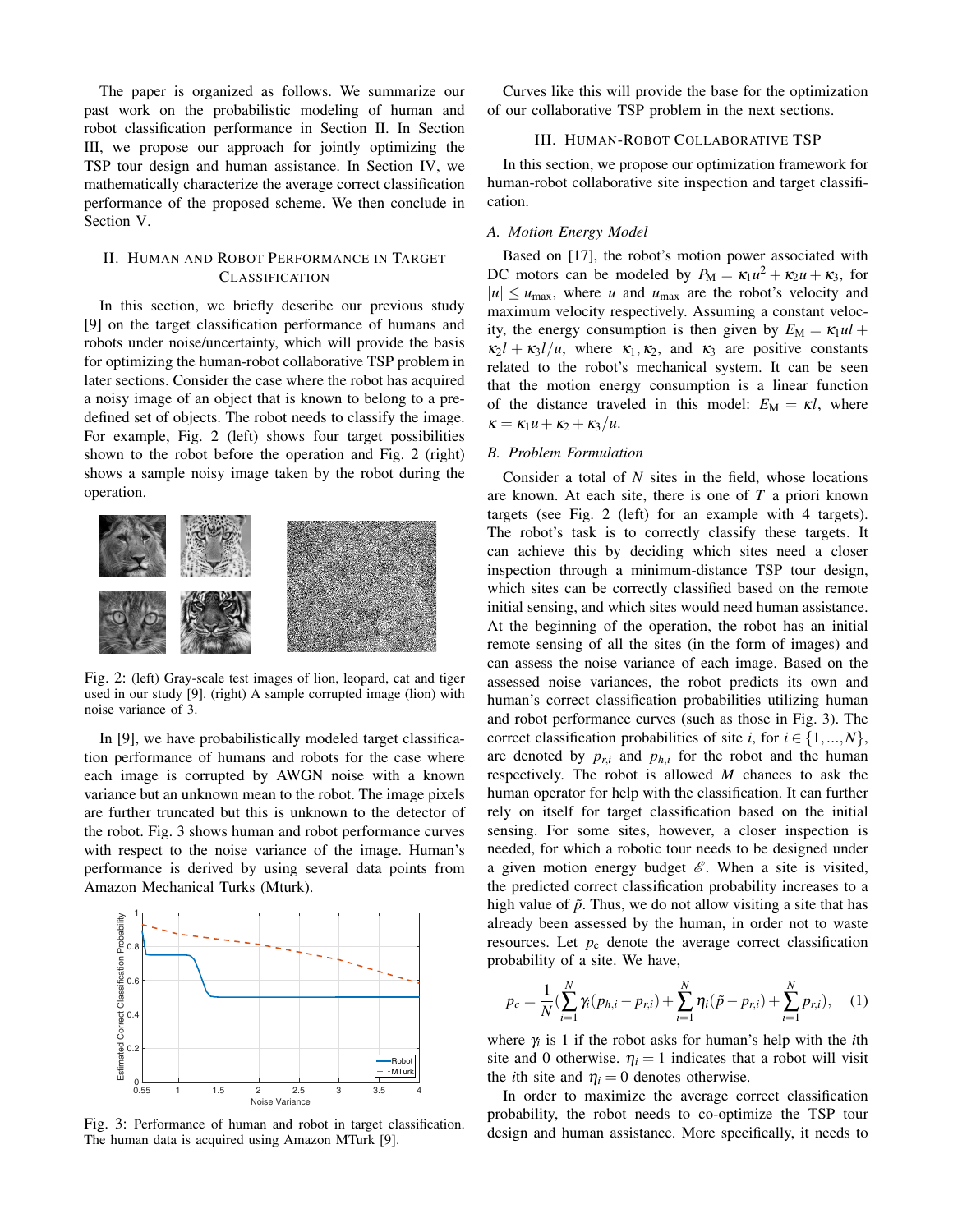decide on the sites that have to be part of the tour for a closer inspection, the sites that need human help and the sites that can be classified based on the initial remote sensing. The overall optimization problem can then be formulated as follows:

max. 
$$
\gamma^T(p_h - p_r) + \eta^T(\tilde{p}\mathbf{1} - p_r)
$$
  
\ns.t. (1)  $\kappa \sum_{i=1}^N \sum_{j=1, j\neq i}^N z_{i,j} d_{i,j} \leq \mathcal{E}$ ,  
\n(2)  $\sum_{j=1, i\neq j}^N z_{i,j} = \sum_{j=1, i\neq j}^N z_{j,i} = \eta_i, \forall i = 1, ..., N$ ,  
\n(3)  $u_i - u_j + 1 \leq (N-1)(1-z_{i,j}), \forall i, j = 2, ..., N$ ,  
\n(4)  $2 \leq u_i \leq |V|, \forall i = 2, ..., N$ ,  
\n(5)  $\mathbf{1}^T \gamma \leq M$ , (6)  $\gamma + \eta \leq \mathbf{1}$ ,  
\n(7)  $\gamma, \eta \in \{0, 1\}^N$ ,  $z \in \{0, 1\}^{N \times (N-1)}$ ,  $u \in \{0, 1\}^{N-1}$ 

where  $p_h = [p_{h,1},...,p_{h,N}]^T$ ,  $p_r = [p_{r,1},...,p_{r,N}]^T$ ,  $\gamma = [\gamma_1,...,\gamma_N]^T$ ,  $\gamma = [\gamma_1,...,\gamma_N]^T$  and  $\mathbf{1} = [1,...,1]^T$ .

Constraints  $(1)-(4)$  are related to the robot's path planning. Constraint (1) limits the motion energy usage by  $\mathscr{E}$ .  $d_{i,j}$  denotes the distance between sites *i* and *j*,  $z_{i,j} \in \{0,1\}$  indicates whether to include edge  $(i, j)$  in the tour, and  $\kappa$  is a positive constant mapping the travel distance to the motion energy usage, as defined in Section III-A. Constraint (2) restricts that a site can only be entered and departed from once should it be visited (if  $\eta_i = 1$ ). Constraints (3) and (4) are the Miller-Tucker-Zemlin (MTZ) constraints that eliminate sub-tours [18]. Constraint  $(5)$  limits the total number of inquiries to the human by  $M$ . Constraint (6) prohibits the robot from both asking about a site and inspecting it. The last set of constraints enforce that all the variables be binary.

**Remark** 1: If the inspecting robot needs to start from a base and return to it, this can be easily incorporated by adding a virtual node.

## C. Properties of the Human-Robot Collaborative TSP

Next we discuss two special cases where problem (2) reduces to simpler forms. We then present a property associated with robot's optimal querying.

1) Case of Zero Questions: Suppose that the robot is not allowed to ask for human's help:  $M = 0$ . Problem (2) then becomes the traditional selective TSP [16]. On the other hand, for  $M > 0$ , the two parts of optimizing human assistance and selecting the sites for the TSP tour are tightly coupled, requiring a new treatment as done in this paper.

2) Case of Zero Energy: Suppose that the robot has zero motion energy. Problem (2) reduces to an easy case where the robot needs to decide between asking the human and relying on the initial classification. It is easy to show that  $\gamma_i = 1$ for the M sites with the largest  $p_{h,i} - p_{r,i}$  in the optimum solution.

**Proposition** 1: Consider the general optimization problem shown in problem (2). Consider two sites i and j. Let  $\gamma^*$ 

and  $\eta^*$  denote the optimal decision vectors. If  $\gamma_i^* = 1, \eta_i^* =$  $0, \gamma_i^* = 0$  and  $\eta_i^* = 0$ , then  $p_{h,i} - p_{r,i} \geq p_{h,j} - p_{r,j}$ .

Proof: Suppose that in the optimal solution, we have two sites *i* and *j* such that  $\gamma_i^* = 1$ ,  $\eta_i^* = 0$ ,  $\gamma_i^* = 0$ ,  $\eta_i^* = 0$ , and  $p_{h,i} - p_{r,i} < p_{h,j} - p_{r,j}$ . By letting  $\gamma_i = 0$ ,  $\eta_i = 0$ ,  $\gamma_j = 1$ ,  $\eta_j = 0$ , we can obtain a strictly better solution, which contradicts that the current solution is optimum.

This proposition says that if the robot asks the human to help classify one site and rely on its initial sensing for the other, then there should be a greater benefit by asking the human about the first site.

### D. Simulation Results

In this part, we show the performance of the collaborative human-robot TSP approach of (2). We consider a case with a total of 10 sites and 3 allowed queries. The motion energy budget is taken to be a percentage of the total energy required to traverse the shortest tour through all the sites. The robot is given a motion energy budget of 50% in this case. The human and robot performances after the initial sensing are dictated by Fig. 3. The noise variance of the initial sensing is drawn from a uniform distribution over  $[0.55, 4]$  for each site and  $\tilde{p}$  is set to 0.896, which is the best achievable robot performance based on Fig. 3. Problem (2) is then solved by using the Mixed Integer Linear Program solver of MATLAB. Fig. 4 shows the optimum solution. The rectangle bars indicate the noise variance of the initial sensing of the sites, with higher bars indicating a larger variance. The sites that the robot asks for human help are marked with a human operator symbol. The sites that the robot relies on the initial sensing are also marked. It can be seen that the robot selects sites with a medium level of noise variance (as opposed to a high or low level) to query the human operator. This variance range corresponds to a large performance gain obtained from human assistance according to Fig. 3. The red solid curve shows the optimum TSP tour through a selected subset of sites. It can be seen that the robot tends to visit sites geographically close to each other (even if they are not all the sites with the highest variances) in order to satisfy the energy constraint. We can also see that 3 out of 5 of the visited sites have a very high level of noise variance. Then, visiting these sites can have a considerable impact on the classification performance.

1) Energy Saving: We show the energy savings of the collaborative approach by comparing to a possible stateof-the-art methodology, to which we refer as the baseline method. In the baseline approach, the robot only knows the site variances and does not know the performance of the human. It chooses the sites which maximize the sum of noise variances, under motion energy budget  $\mathscr{E}$ , to visit. It then randomly chooses  $M$  sites from the remaining to ask the human. Table I shows the motion energy savings when aiming to achieve a desired average correct classification probability, averaged over multiple runs. There are  $N = 15$ sites and  $M = 6$  given queries. The noise variance of each site is randomly drawn from [0.55,4] and  $\tilde{p}$  is set to 0.896. The locations of the sites are *i.i.d.* uniformly distributed over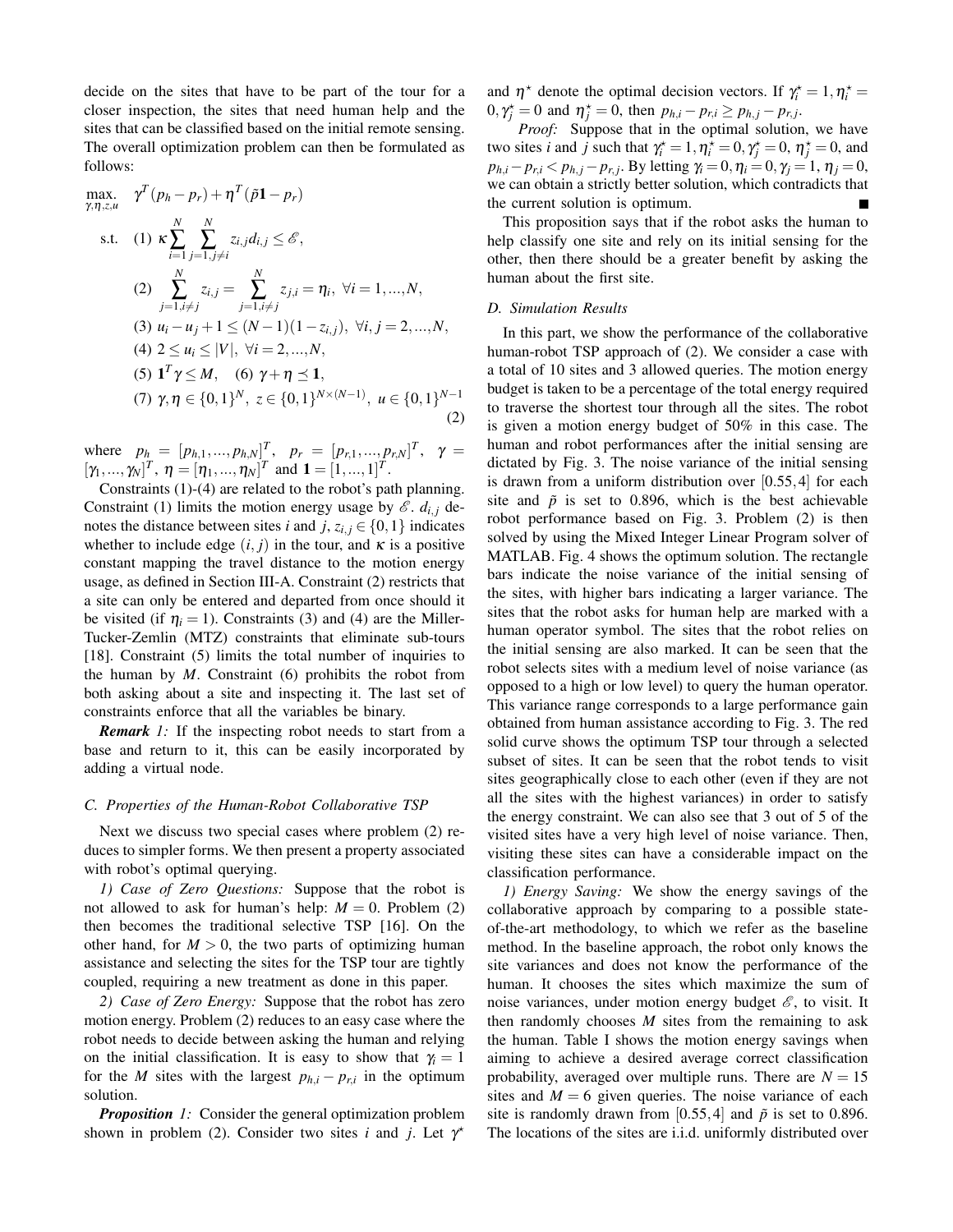

Fig. 4: A sample solution to the human-robot collaborative TSP of problem  $(2)$  with 10 sites, 3 allowed questions and 50% energy budget. The solid curve shows the optimum tour. Further, the sites that are chosen for human assistance are marked with a human symbol. The sites that are classified based on the initial remote sensing are also marked.

the space. It can be seen that the robot can reduce its energy consumption significantly by properly collaborating with the human operator. For instance, it achieves an average correct classification probability of 0.7 with 57.69% less energy consumption. The term "Inf" indicates that the baseline simply cannot achieve the desired performance.

| <b>Desired Ave. Correct</b><br><b>Classification Prob.</b> | Ave. % Energy Saving |
|------------------------------------------------------------|----------------------|
| 0.7                                                        | 57.69%               |
| 0.75                                                       | 28.00%               |
| 0.8                                                        | 13.16\%              |
| 0.85                                                       | 3.85%                |
| በ ዐ                                                        | Inf                  |

TABLE I: Average energy saving as compared to the baseline case of no optimized collaboration. 6 questions are allowed.

2) Bandwidth Saving: Properly optimizing the TSP tour and human help by solving problem (2) can also result in considerable bandwidth savings by reducing the number of questions asked.<sup>1</sup> Consider two cases of "large bandwidth" and "zero bandwidth". In the first case, the robot can query the human as many times as it needs to (15 in this case) and in the latter, no access to a human operator is available, i.e., the robot has to rely on its own classification after exploring the field. The robot is given 40% of the total energy needed to visit all the sites. Fig. 5 compares the performance of problem (2) with these two cases. The case of "no bandwidth" performs poorly as the robot could not seek human's help in the classification. On the other hand, the case of "large bandwidth" performs very well as the robot has full assistance from the human operator, which, however, causes excessive communication and thus a high bandwidth usage. It can be seen that an optimized collaboration can achieve a performance very close to the "large bandwidth" case with much less bandwidth usage. For instance, by asking 8 questions (46.67% bandwidth reduction), the robot achieves an average correct classification probability of 0.8452, less than 1% short of the "large bandwidth" performance (0.8535).



Fig. 5: Average correct classification probability as a function of the number of given queries, as compared to the "large bandwidth" and "zero bandwidth" cases. There are 15 sites and the motion energy budget is 40% of what is needed to visit all the sites.

Table II further shows the bandwidth saving as compared to the baseline approach. The robot is given an energy budget of 20%. It can be seen that the robot can reduce its bandwidth usage considerably. For instance, it achieves an average probability of correct classification of 0.7 with 29.27% less bandwidth usage. Overall, we can see that by properly optimizing the collaboration, considerable amount of motion energy and bandwidth can be preserved.

| <b>Desired Ave. Correct</b><br><b>Classification Prob.</b> | Ave. % Bandwidth Saving |
|------------------------------------------------------------|-------------------------|
| 0.65                                                       | 50.00%                  |
| 0.7                                                        | 29.27%                  |
| 0.75                                                       | 23.29%                  |
| 0 X                                                        | 11.65%                  |

TABLE II: Average bandwidth saving as compared to the baseline case of no optimized collaboration. The robot's energy budget is 20% of what is needed to visit all the sites.

## IV. CHARACTERIZATION OF THE AVERAGE PERFORMANCE FOR HUMAN-ROBOT COLLABORATIVE **TSP**

In this section, we mathematically approximate the expected (average) correct classification probability of our human-robot collaborative TSP scheme, which can be used to predict the performance based on the available resources. By average performance we refer to the expected value of the probability of correct classification over both the locations and variances of the sites. We assume that the site locations are drawn from an *i.i.d* spatial distribution and that the site variances are drawn uniformly from a given variance range, for instance,  $[0.55, 4]$  in Fig. 3. We further derive a lower bound on the performance. Numerical simulations show the derived expressions to be a good approximation of the actual performance. We note that we have to make a number of assumptions in order to derive the approximations. Relaxing these assumptions is the subject of our future work.

We start by considering two simplified cases of "zero questions" and "zero motion energy", whose derivations will then be utilized to derive an approximated expression for the average performance of our general scenario.

<sup>&</sup>lt;sup>1</sup>Bandwidth usage is taken proportional to the number of questions.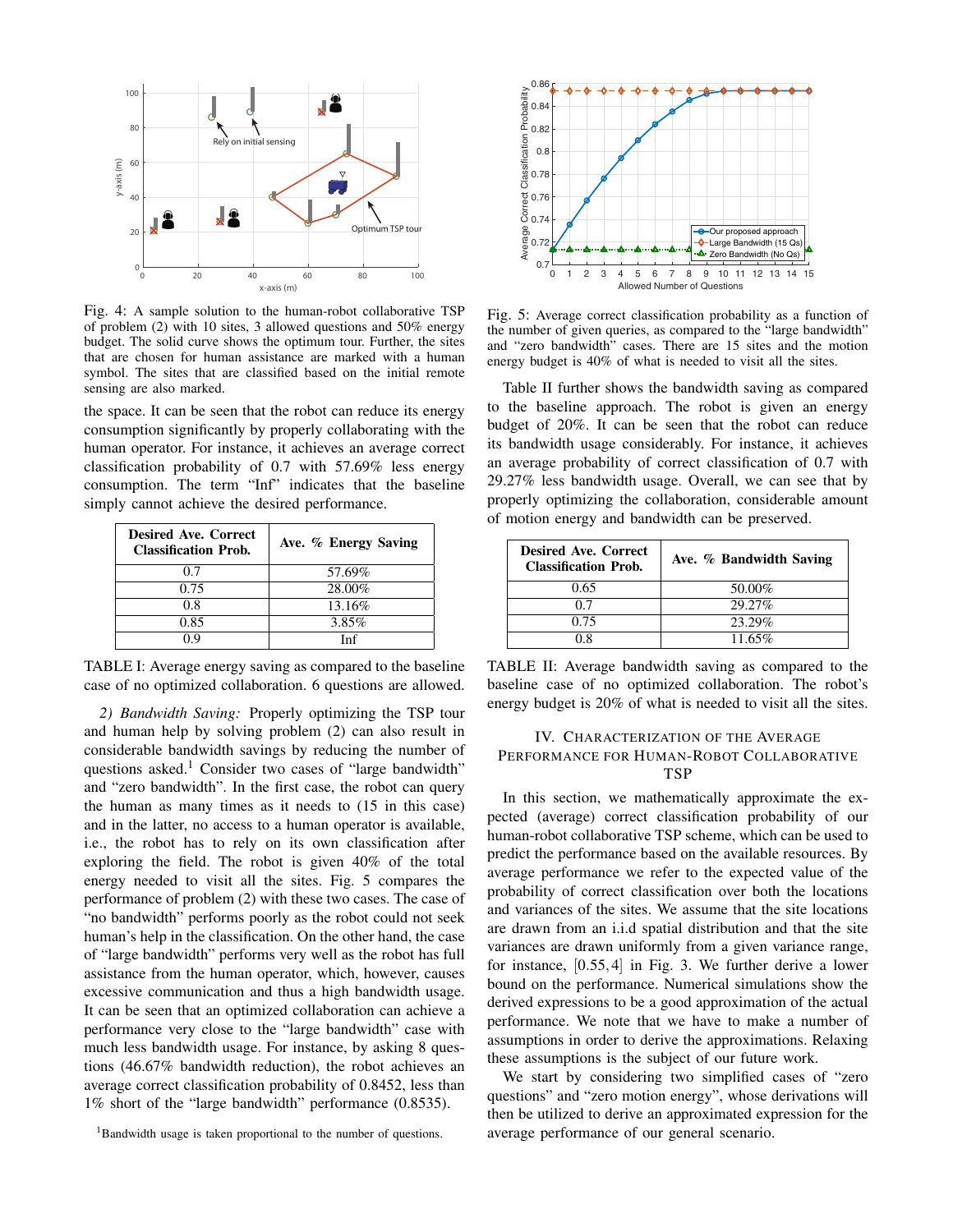## A. Case of Zero Questions

Suppose that no questions are allowed. Let  $\mathscr{E}_N$  denote the required motion energy to have a minimum-distance tour to visit all the sites. Then, a motion energy budget of  $\mathscr{E} = \alpha \mathscr{E}_N$ is given for our site inspection operation, where  $\alpha \in [0,1]$ . Motion energy is taken as a linear function of the travelled distance as described in Section III-A.

**Assumption** 1: The average travelled distance between two sites in the TSP tour through all the sites is equal to the average travelled distance between two sites in our energy constrained TSP tour through the selected set of sites, where the averaging is over all the realizations. Let  $\bar{d}$  denote this average distance in the rest of the paper.

Intuitively, this becomes a better assumption as the number of sites increases and  $\alpha$  is not too small.

The next lemma approximates the expected number of sites that are visited by the robot under the motion energy budget of  $\alpha$ .

**Lemma** 1: Assume that N is large and  $\alpha$  is not too small. Then, based on Assumption 1 and the given motion energy budget of  $\alpha$ , the expected number of sites that the robot can visit is approximated by

$$
\mathbb{E}[N_{\nu}] \approx \alpha N, \tag{3}
$$

where  $N_v$  is the number of visited sites and N is the total number of sites.

*Proof:* Let  $L_N$  denote the total tour length of the optimal tour through all the  $N$  sites. With a given motion energy budget of  $\alpha$ , the robot can travel a maximum distance of  $\alpha L_N$ . The real travelled distance of the energy-constrained case is denoted by  $L_{\alpha}$ , which will be in the following range:  $(\alpha L_N - 2d_s, \alpha L_N)$ , where  $d_s$  is a variable denoting the length of an edge. For the case that the number of sites is large, their locations are i.i.d and  $\alpha$  is not too small, we expect  $d_s$  to be well approximated by  $\bar{d}$ . Thus, we have  $\alpha \mathbb{E}[L_N] - 2\bar{d} \leq$  $\mathbb{E}[L_{\alpha}] \leq \alpha \mathbb{E}[L_N]$ , which results in  $\alpha N - 2 \leq \mathbb{E}[N_{\nu}] \leq \alpha N$ . Then, for the case that N is large and  $\alpha$  is not too small, we have the following approximation  $\mathbb{E}[N_v] \approx \alpha N$ .

**Lemma** 2: The expected correct classification probability  $\mathbb{E}[p_c]$  can be approximated as follows for the case of  $M = 0$ :

$$
\mathbb{E}[p_c|M=0] \approx \frac{1}{N} (\alpha N \tilde{p} + (N - \alpha N) \tilde{p}_r), \tag{4}
$$

where  $\bar{p}_r$  is the average robot's correct classification probability.

*Proof:* By inserting  $M = 0$  in Eq. 1 and taking expectation, we have

$$
\mathbb{E}[p_c|M=0] = \frac{1}{N} (\mathbb{E}[\sum_{i=1}^N \eta_i(\tilde{p}-p_{r,i})] + \mathbb{E}[\sum_{i=1}^N p_{r,i}]),
$$
  
\n
$$
= \frac{1}{N} (\mathbb{E}_{N_v}[\mathbb{E}[\sum_{i=1}^N \eta_i(\tilde{p}-p_{r,i})|N_v]] + \mathbb{E}[\sum_{i=1}^N p_{r,i}]),
$$
  
\n
$$
= \frac{1}{N} (\mathbb{E}[N_v(\tilde{p}-\bar{p}_r)] + N\bar{p}_r),
$$
  
\n
$$
= \frac{1}{N} (\mathbb{E}[N_v]\tilde{p} + (N - \mathbb{E}[N_v])\bar{p}_r),
$$
  
\n
$$
\approx \frac{1}{N} (\alpha N\tilde{p} + (N - \alpha N)\bar{p}_r),
$$

where Lemma 1 is deployed in the 5th line. Further, average  $\bar{p}_r$  of a visited site is taken as the same as average  $\bar{p}_r$  of any site, which is a reasonable assumption.  $\blacksquare$ 

Note that  $\bar{p}_r$  is simply the area underneath the robot's performance curve, normalized by the length of the given variance range, in Fig. 3.

**Remark** 2: In this section, we have assumed that average  $p_r$  ( $\bar{p}_r$ ) of a visited site is the same as the average  $p_r$  of any site. We note that  $p_r$  of a visited site may not have the exact same distribution as the  $p_r$  of any site. Further investigation of this is a subject of future work. Similarly, we assume that the average human probability of correct classification is the same for a site that is chosen for assistance and any general site in the rest of this section.

Next we derive a lower bound for the expected classification performance of the case of  $M = 0$ , based on studies on TSP tour length for i.i.d. randomly distributed nodes. As shown in the literature [19], the expected length  $\mathbb{E}[L_N]$  of an optimal tour covering  $N$  nodes randomly located in a square environment satisfies,

$$
\lim_{N \to \infty} \mathbb{E}[L_N] = \beta N^{1/2},\tag{5}
$$

where  $\beta$  is a positive constant. Eq. (5) is still a tight approximation when  $N \ge 15$  [20].

The lower bound for our selective case with  $M = 0$  is then given in the lemma below.

**Lemma** 3: Consider a workspace with a large number  $(N)$ of sites randomly located. Given a motion energy budget  $\alpha$  and no allowed questions ( $M = 0$ ), the expected correct classification probability can be lower bounded by

$$
\mathbb{E}[p_c|M=0] \ge \frac{1}{N}(\alpha^2 N \tilde{p} + (N - \alpha^2 N)\bar{p}_r),\tag{6}
$$

where  $\bar{p}_r$  is the expected robot's correct classification probability.

*Proof:* For large N, we have  $\mathbb{E}[L_N] = \beta N^{1/2}$  as a tight approximation. Furthermore, assuming that the energy budget is not too small such that the number of selected sites is still high enough and that they can be still considered randomly distributed with the same distribution, we have  $\mathbb{E}[L_{\alpha}] = \beta N_v^{1/2}$ , where  $L_{\alpha}$  is the length of the tour and  $N_v$  is the number of the visited sites in our selective case. Similar to the proof of Lemma 1, we take  $\mathbb{E}[L_{\alpha}] \approx \alpha \mathbb{E}[L_N]$ . This results in  $N_v \approx \alpha^2 N$ .

In reality, however,  $\alpha^2 N$  is a lower bound to the number of sites visited in our selective case since the selected sites will be near each other rather than randomly distributed due to the optimization in problem (2). Thus, the robot can visit more than  $\alpha^2 N$  sites. The inequality in Eq. 6 can then be obtained via an analysis similar to the proof of Lemma 2.  $\blacksquare$ 

Fig. 6 shows the approximated (Lemma 2) and simulated average correct classification probabilities as well as the lower bound of Lemma 3, for the case of 15 sites. It can be seen that the derived approximation of Lemma 2 matches the true simulated performance well. The figure also shows the lower bound, which provides a looser approximation to the performance.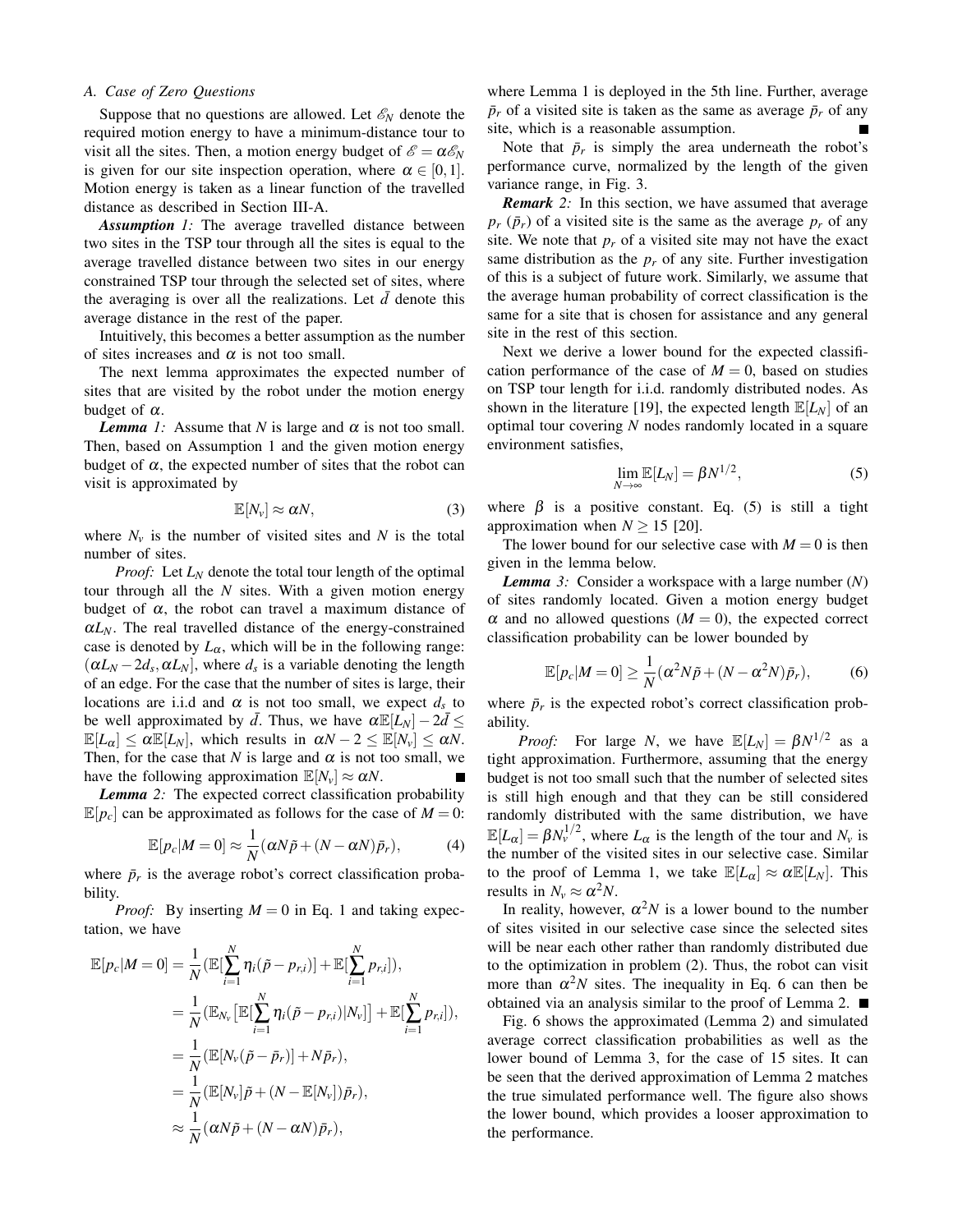

Fig. 6: Average correct classification probability for the case of zero questions  $- A$  comparison of the theoretical derivations and actual performance. As can be seen, our theoretical derivations provide a good approximation and bound for the true performance.

#### B. Case of Zero Motion Energy

In this section, we assume that the energy budget is zero and approximate the resulting expected correct classification probability. With a total number of  $N$  sites,  $M$  allowed questions and zero motion energy budget, the robot will use all the questions since asking human is always better than relying on self. Therefore, the number of sites that the robot asks for human's help is  $M$  and the number of sites that the robot relies on its initial sensing is  $N - M$ . The expected correct classification probability with zero energy budget is then given in the following lemma.

**Lemma** 4: Consider a case with N sites, M allowed questions and zero motion energy budget ( $\alpha = 0$ ). The expected correct classification probability  $\mathbb{E}[p_c]$  can be approximated as follows,

$$
\mathbb{E}[p_c|\alpha=0] \approx \frac{1}{N}(M\bar{p}_h + (N-M)\bar{p}_r),\tag{7}
$$

where  $\bar{p}_h$  and  $\bar{p}_r$  are the average human's and robot's correct classification probabilities.

Proof: Consider Eq. 1 with zero motion energy. We have

$$
\mathbb{E}[p_c|\alpha=0]=\frac{1}{N}(\mathbb{E}[\sum_{i=1}^N\gamma_i(p_{h,i}-p_{r,i})]+\mathbb{E}[\sum_{i=1}^N p_{r,i}]).
$$
 (8)

By assuming that the average human probability of correct classification is the same for a site that is chosen for assistance and any general site (see Remark 2), Eq. 7 easily follows.

Fig. 7 compares the theoretical (Lemma 4) and simulated average correct classification probabilities for the case of  $N =$ 15. It can be seen that the derived approximation (Lemma 4) matches the true simulated performance well.

## C. Derivation of Average Probability of Correct Classification for the General Case

Consider the case where the energy budget is  $\alpha$  and the number of allowed questions is M. Let variable  $N_v$  denote the number of visited sites. Then, the number of sites for which the robot asks for human help is  $N_h = \min\{N - N_v, M\}$  and the number of sites for which the robot will rely on its initial



Fig. 7: Average correct classification probability for the case of zero energy budget  $-$  A comparison of the theoretical derivation and actual performance. As can be seen, our theoretical derivation provides a good approximation for the true performance.

sensing is  $N_r = N - N_v - N_h$ . From Eq. 1, the expected correct classification probability is then as follows,

$$
\mathbb{E}[p_c] = \frac{1}{N} (\mathbb{E}[N_v\tilde{p} + N_h\bar{p}_h + N_r\bar{p}_r]),
$$
\n(9)

where  $\bar{p}_h$  and  $\bar{p}_r$  are as defined before.

Let  $p_{nv}(N_v) = N_h \bar{p}_h + N_r \bar{p}_r = \min\{N - N_v, M\} \bar{p}_h + (N N_v - N_h$ ) $\bar{p}_r$ , which is a function of  $N_v$ . It can be confirmed that  $|\mathbb{E}[p_{nv}(N_v)]/N - p_{nv}(\mathbb{E}[N_v])/N| \leq |\bar{p}_h - \bar{p}_r|/4$ , making  $\mathbb{E}[p_{nv}(N_v)]/N \approx p_{nv}(\mathbb{E}[N_v])/N$  a good approximation if  $|\bar{p}_h |\bar{p}_r|$  is small enough.<sup>2</sup>

We next present the approximation of the expected correct classification probability of the general case in the following theorem.

**Theorem** 1: Consider a case with  $N$  sites. The robot is given a motion energy budget of  $\alpha$  and M allowed questions. The expected correct classification probability can be approximated by

$$
\mathbb{E}[p_c] \approx \frac{1}{N} (\mathbb{E}[N_v] \tilde{p} + p_{nv} (\mathbb{E}[N_v])), \qquad (10)
$$

where  $\mathbb{E}[N_v] \approx \alpha N$ ,  $p_{nv}(\mathbb{E}[N_v]) = \tilde{N}_h \bar{p}_h + \tilde{N}_r \bar{p}_r$ ,  $\tilde{N}_h \triangleq$  $\min\{N - \mathbb{E}[N_{\nu}], M\}, \ \tilde{N}_r \triangleq N - \mathbb{E}[N_{\nu}] - \tilde{N}_h$ , and  $\bar{p}_h$  and  $\bar{p}_r$ are the expected human's and robot's correct classification probabilities respectively.

Proof: Eq. 10 easily follows from the approximation  $\mathbb{E}[p_{nv}(N_v)]/N \approx p_{nv}(\mathbb{E}[N_v])/N$  and Lemmas 2 and 4.

**Lemma** 5: Consider a case with  $N$  sites. The robot is given a motion energy budget of  $\alpha$  and M allowed questions. A lower bound to the expected correct classification probability is given by

$$
\mathbb{E}[p_c] \ge \frac{1}{N} (\alpha^2 N \tilde{p} + p_{nv} (\alpha^2 N)), \tag{11}
$$

where  $p_{nv}(\alpha^2 N) = \min\{N - \alpha^2 N, M\} \times \bar{p}_h + (N - \alpha^2 N \min\{N - \alpha^2 N, M\} \times \bar{p}_r$ , and  $\bar{p}_h$  and  $\bar{p}_r$  are the expected human's and robot's correct classification probabilities respectively.

This lower bound can be easily derived from Proof: Lemma 3.

<sup>2</sup>Using the data from the curves in Fig. 3,  $|\bar{p}_h - \bar{p}_r| = 0.2438$  and thus the approximation gap is upper bounded by 0.06.